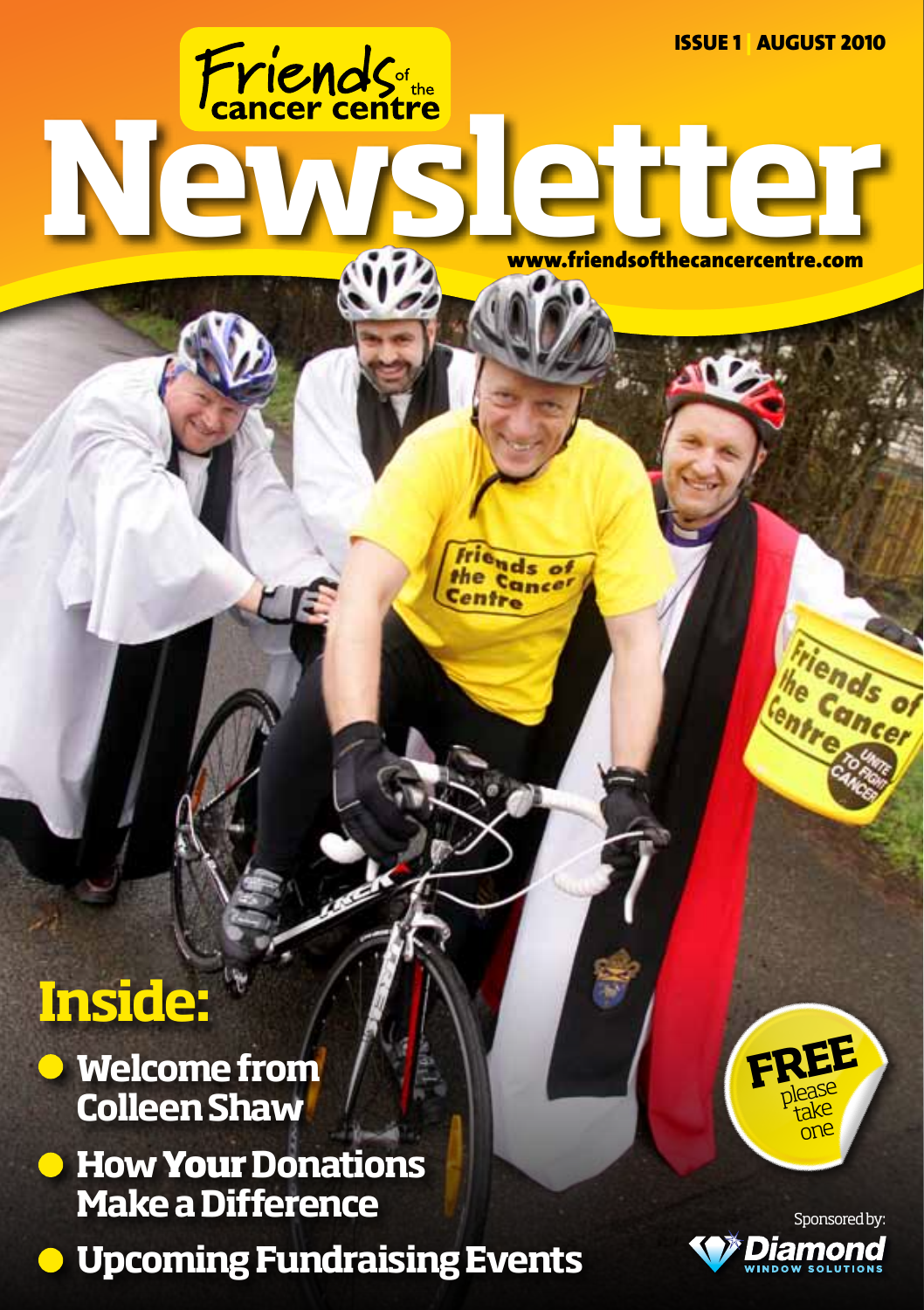

**Colleen Shaw**

S ince the charity moved to the Cancer Centre in 2006, we have grown from strength to strength, raising funds for cancer patients and their families across Northern Ireland.

Having heavily invested into the Cancer Centre over the past 12 months, we value the dedication and support of our many fundraisers and hope to honour their efforts through the articles written in this newsletter.

We at 'Friends' aim to support patients and their families by

# **Welcome**

*Hello and welcome to the 1st edition of the Friends of the Cancer Centre newsletter.*

enhancing the quality of care they receive and to contribute to the treatment of cancer within Northern Ireland.

After discussions with senior medical staff and 'Friends' Trustee Board, we have now established three key areas that the charity will focus on over the next 5 years:

- **•** Improving patient comforts and care
- **•** Purchasing medical equipment to provide cutting edge technology
- **•** Supporting staff to achieve excellence by providing funds for medical research.

 **We value the** 

**dedication and support of** 

**our many fundraisers...**

Over the past year, 'Friends' have funded a number of projects that have been fundamental to the treatment and support of cancer patients. More information on these projects can be found on our website.

Your support will help us raise much needed funds to put directly into these projects, making a real and meaningful difference to patients and their families.

I would like to say a big thank you to everyone who has supported 'Friends' over the years...

bollen Show

Colleen Shaw Fundraising Manager

# **Tour de Connor raise over £40,000 for 'Friends'**

The Rev Bill Boyce, Rector of St Brigid's, Glengormely; his curate, the Rev Andrew Ker and parishioner Sam Cunningham got on their bikes on Tuesday 1st June to complete their very own Tour de Connor; a 350 mile sponsored cycle around the Church of Ireland Diocese of Connor.

The 6 day event was inspired by the Rev Bill Boyce who wanted to raise funds for Friends of the Cancer Centre in remembrance of his wife, Sandra, who was just 56 when she died from cancer in 2009.

Parishioners throughout Connor were invited to provide the names of family members who have died of cancer for entry in a new Book of Remembrance. The names were then presented to the cyclists for inclusion in the book, as they made their way around each Church in the Diocese.

The event finished on Sunday 6th June, the anniversary of Sandra's death, at an emotional service of Thanksgiving and Remembrance at St. Brigid's Parish. The service was led by the Arch Bishop of Armagh, the Most Rev Alan Harper, and saw Bill and his fellow cyclists present £35,000 to 'Friends', which has since increased to over £40,000.



**The Tour de Connor team with actor, Tim McGarry, at St Anne's Cathedral.**

Bill said: "It was the care and compassion of the people in the NI Cancer Centre that spoke to me. They were very dedicated people and they need funding so I wanted to do something for them. I chatted to Andrew (Rev Andrew Ker), a keen cyclist himself, who had a cycle in mind and this all fell into place.

"The Tour de Connor is a diocesewide venture and is also a way of helping people who have to deal with cancer," he said. "The lists of Remembrance are a way of marking the stops at each church. These lists would then be built into a book to be dedicated in remembrance of everybody's journey, not just my own," he said.

In support, Rev Alan Abernethy, Bishop of Connor, added; "I

believe that the Friends of the Cancer Centre is a wonderful organisation and I want to support such a worthy cause. I know from pastoral experience a number of people across Northern Ireland who have lost loved ones through cancer and remembrance is very important for them. In remembering those who have died, the ride is hopefully helping those who grieve."

Full of admiration for the local men's pedal power, Colleen Shaw, Fundraising Manager for 'Friends', said; "I got to know Bill when his wife Sandra was attending the Cancer Centre. They've come up with a really great idea that will no doubt capture the public's attention and we welcome anyone to contact us should they have other interesting ideas to raise funds."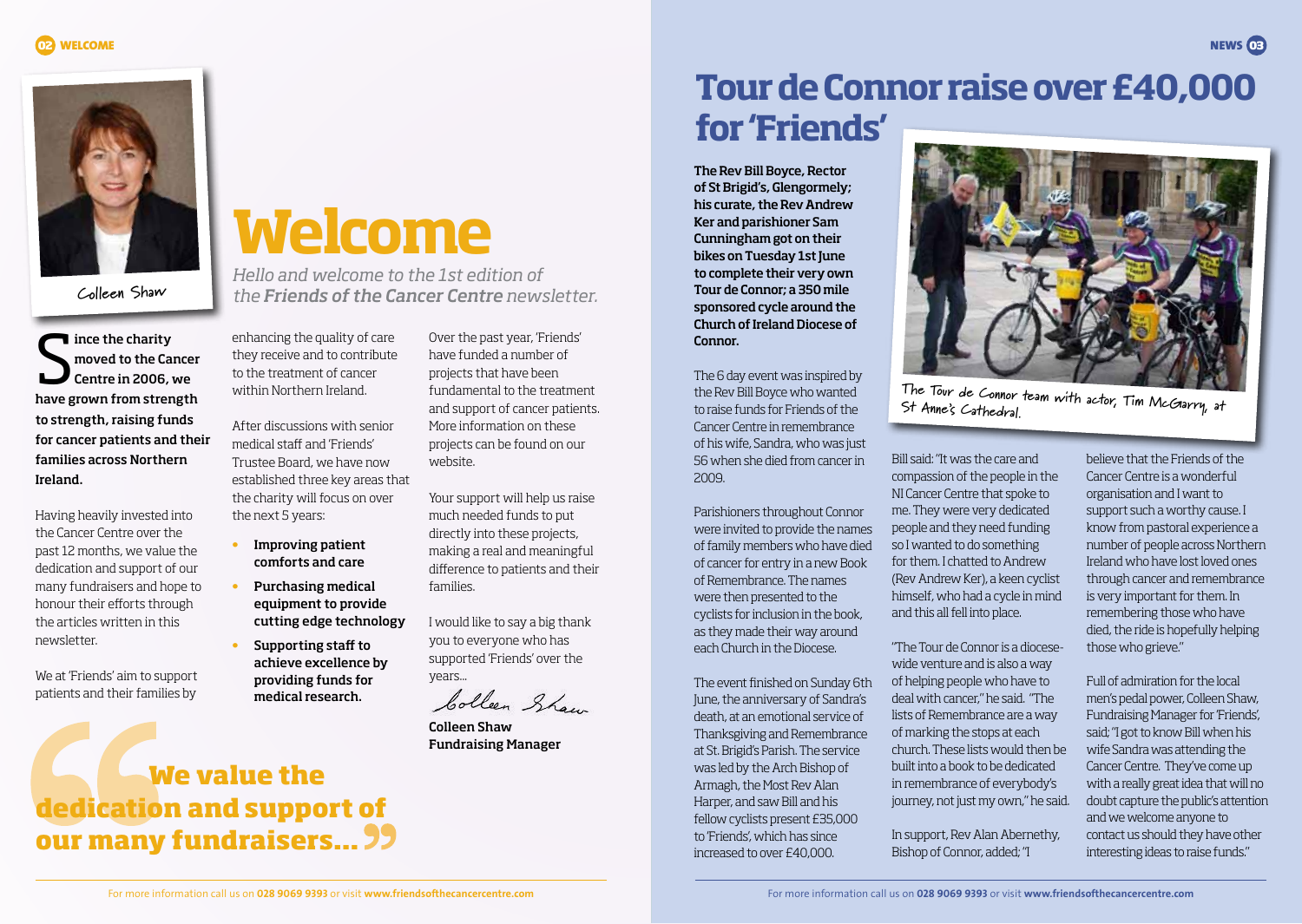# **Thank you to our Friends**

*Every year, over 9,000 people are diagnosed with Cancer in Northern Ireland.*

With your help, we continue to support patients and their families on their cancer journey by improving cancer treatments and providing patient comforts and care.

Although we cannot mention

all of our fantastic supporters in this newsletter, your help does not go unnoticed. Friends of the Cancer Centre would like to sincerely thank all of our fundraisers and volunteers for all that they do in supporting our fight against cancer. To all of our Friends, thank you!

#### **We'd love to hear from you!**

Let us know what you think of our (new) newsletter. If you have any suggestions for future content, please let us know by emailing info@friendsofthecancercentre.com



**Paul Burns raised over £3,500 in a number of events in 2010!**

**The 1st Broughshane Girl's Brigade ran the Belfast City Marathon relay raising £2,000!**



**Emmett Woods completed the Belfast City Marathon and raised over £1000!**

**The Mourne Motorcycle Club held a charity grass track event raising £2,250 for 'Friends'.**

# **Your help does not go unnoticed!**

**Friends of** the Cancer Centre



**Kathleen McMahon abseiled down the Europa Hotel in May** 

**and raised £121 for 'Friends'.**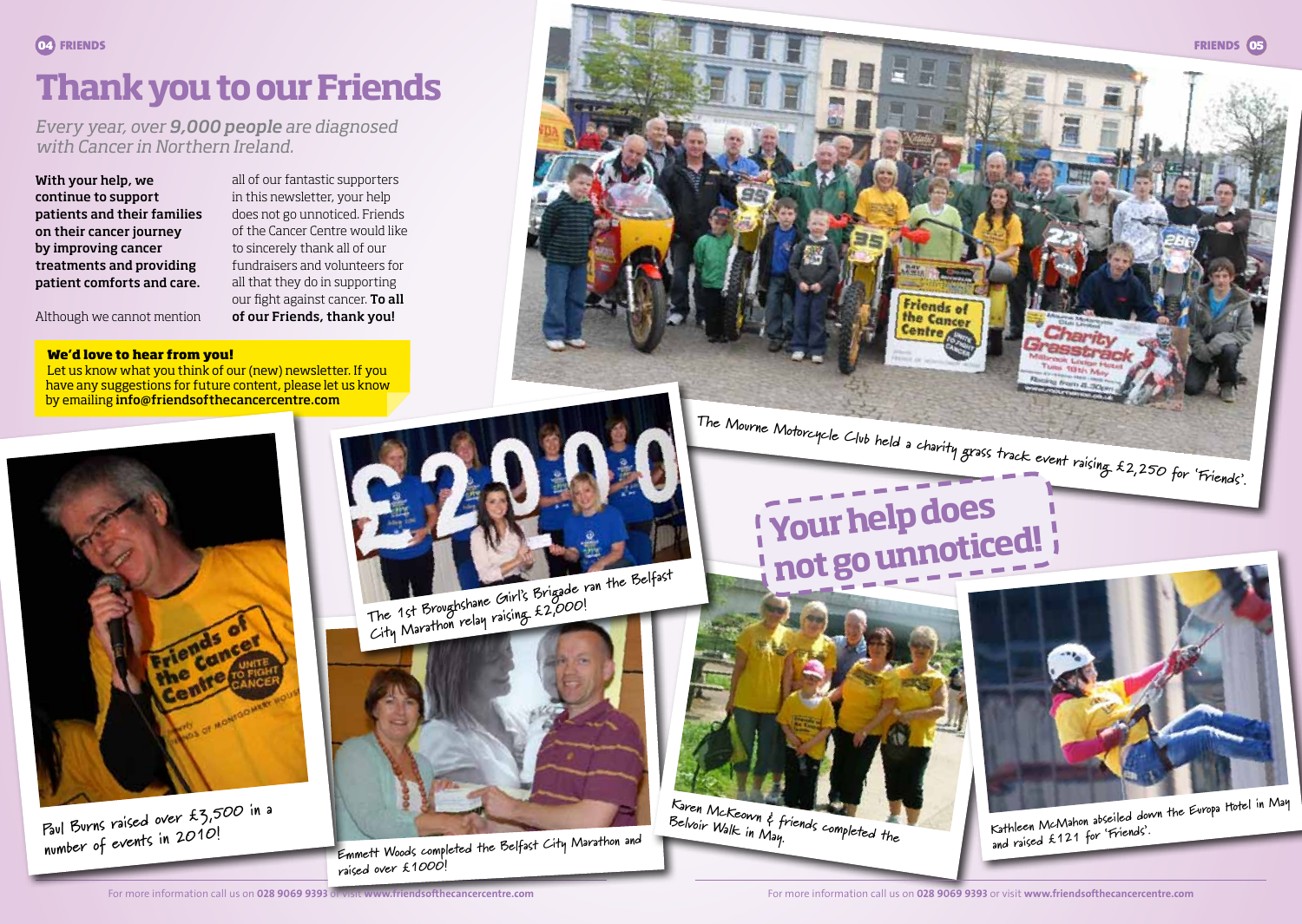**HOW YOU CAN HELP 07** 



**Alicia Ferguson Friends of the Cancer Centre Complementary Therapist**

People often speak of feeling that they have lost control of their life when they have cancer and find it difficult to cope with the implications of the illness. They can feel very anxious and may have physical symptoms such as pain, insomnia, fatigue and nausea.

'Friends' has a longstanding history of providing financial support for a range of complementary therapies for cancer patients and their

## **How your donations make a difference**

*Complementary therapies for Cancer Patients...*

families such as aromatherapy, massage, reflexology, yoga, tai chi, pilates and inner peace meditation.

Alicia Ferguson is one of Friends of the Cancer Centre's Complementary Therapists. Based at the Cancer Centre, Alicia ensures that patients receive complementary therapy at the time they need it most.

"I offer therapies to inpatients at the Cancer Centre. Spending time in hospital can be somewhat bewildering; patients meet many different professionals and have to cope with machinery and techniques used in the treatment of cancer. My job, as part of a multidisciplinary team, is to support patients and their families through medical treatment using aromatherapy, massage and reflexology.

"Our team of complementary therapists offer outpatient appointments and group therapies for patients, carers and families at the Support and Information Centre and inpatient treatments in the Cancer Centre and Belfast City Hospital.

"I teach relaxation techniques to the patients whilst they rest in their hospital bed. These therapies are designed to help patients reduce levels of anxiety and help them find ways to cope. On occasion, I may be required just to sit with a patient and talk them through a relaxation sequence.

"Complementary therapy is about providing care for patients who have cancer and, thanks to Friends of the Cancer Centre, patients are receiving complementary therapy at a time that they most benefit from it"

 **People who donate to Friends can see that they are supporting services that contribute directly to the quality of life of patients affected by cancer.**

For more information about the complementary therapy service, or to make an appointment, please telephone 028 9069 9201



**Members of Dromore Fundraising Group at their Annual 'Brunch with Friends' held in First Presbyterian Non-Subscribing Church Dromore**

# **We need you!** Friends of the Cancer Centre Support Groups **Members of Fermanagh Fundraising Group at Enniskillen Flag Day**

Why not follow in the footsteps of the 'Friends' Fermanagh and Dromore Support Groups and set up a Fundraising Group in your local area.

Support Groups are often created from the natural links that people have within their local community and can start with a few friends getting together to raise funds for our hospital charity.

Money can be raised through hobbies, areas of expertise, involvement of the local community, sport, clubs - from tea parties to truck runs, the list is endless! The Support Group then becomes the focal point for the charity's fundraising in each area, and its members are associated with the charity, its aims and goals at that local level.

It's a good idea to start small and develop your fundraising as your group grows.

We'll help you get things underway and advise on setting things up. If you would like to discuss this further, please contact Kelly Donnelly on 028 9069 9393.

 *"I have been involved in raising funds for 'Friends' for over 30 years and have met so many new people. Our Group organises flag days several times a year and the generosity of the people of Fermanagh is amazing." Avril Graham, 'Friends' Fermanagh Support Group.*

### **5 Great Reasons to join a Fundraising Support Group**

- **1.** Meet new people and make new friends.
- **2.** Support the great work of 'Friends'.
- **3.** Use your skills and talents, or learn new ones.
- **4.** Share your personal experiences.
- **5.** Make a difference in your local community!

For more information call us on **028 9069 9393** or visit **www.friendsofthecancercentre.com**